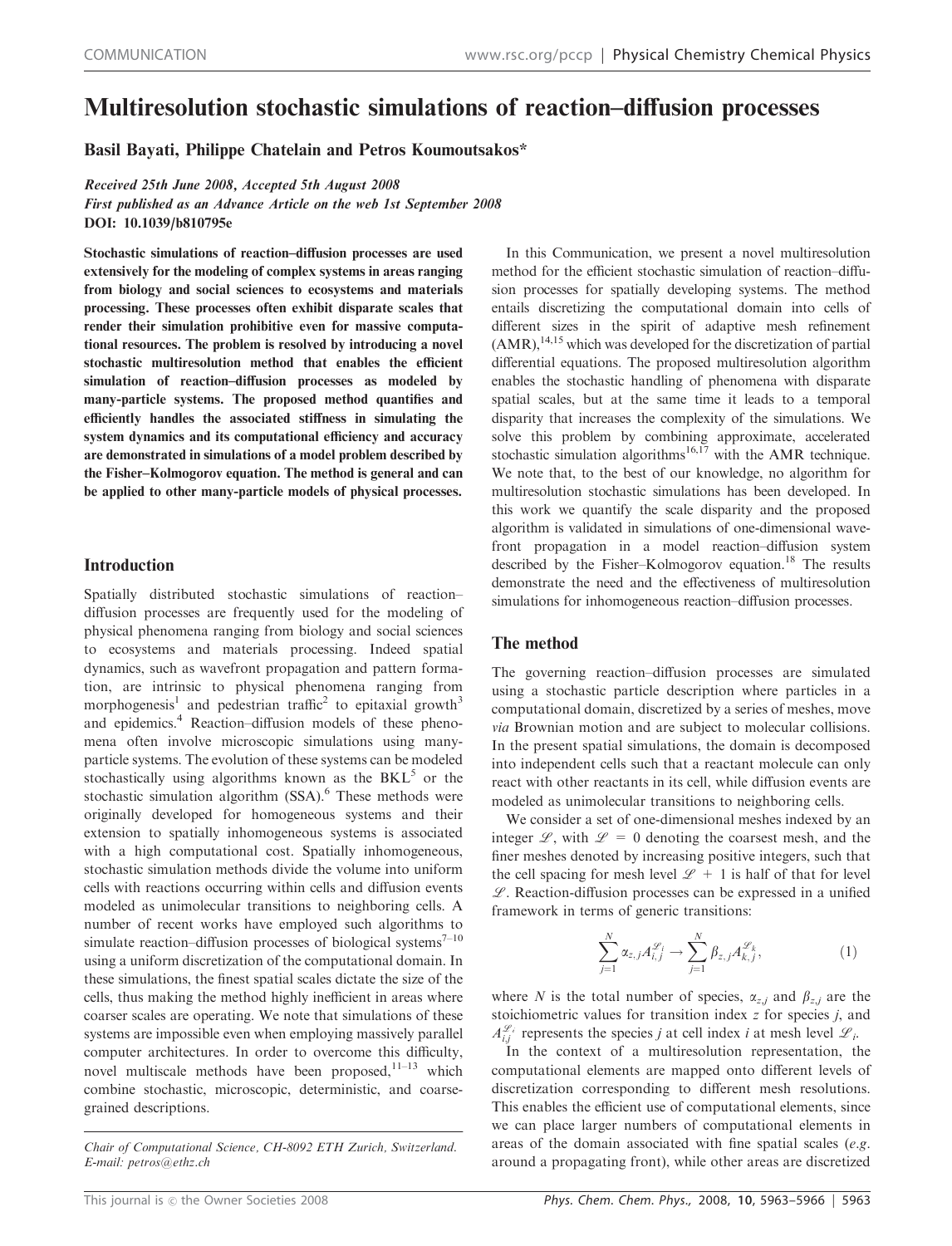using fewer computational elements. This representation requires communication between different discretization levels, a process that is facilitated by the discrete nature of the particles.

We let  $U_i^{\mathcal{L}_i}$  denote the number of particles at cell index *i* on mesh level  $\mathcal{L}_i$ . The refinement of the computational elements for a species  $U_i^{\mathscr{L}_i}$  from level  $\mathscr{L}_i$  to level  $\mathscr{L}_i + 1$  is performed as:

$$
U_{2i}^{\mathcal{L}_i+1} \sim B\bigg(U_i^{\mathcal{L}_i}, \frac{1}{2}\bigg),\tag{2}
$$

$$
U_{2i+1}^{\mathscr{L}_{i+1}} \sim B\bigg(U_i^{\mathscr{L}_i} - U_{2i}^{\mathscr{L}_{i+1}}, \frac{1/2}{1-1/2}\bigg) = U_i^{\mathscr{L}_i} - U_{2i}^{\mathscr{L}_{i+1}}, \quad (3)
$$

where  $\mathcal{B}(N,p)$  represents a binomial distribution of N independent trials with a success rate of  $p$ , and we note that eqn (3) represents a conditional distribution.

The coarsening of computational elements from level  $\mathscr{L}_i$  + 1 to  $\mathscr{L}_i$  is performed by

$$
U_i^{\mathcal{L}_i} = U_{2i}^{\mathcal{L}_i+1} + U_{2i+1}^{\mathcal{L}_i+1}.
$$
 (4)

#### Temporal scale disparity, diffusion propensities

We define  $a_{D,i,j}^{\mathscr{L}_i,\mathscr{L}_i}$  as the diffusion propensity from cell *i* on level  $\mathscr{L}_i$  to cell j on level  $\mathscr{L}_i$ , where j is a neighboring cell to i:

$$
a_{D,i,j}^{\mathcal{L}_i,\mathcal{L}_j} = U_i^{\mathcal{L}_i} \kappa(\mathcal{L}_i,\mathcal{L}_j). \tag{5}
$$

The diffusion rate,  $\kappa(\mathcal{L}_i,\mathcal{L}_j)$ , can be derived by virtue of a finite volume approximation as shown in ref. 9, and is given as:

$$
\kappa(\mathcal{L}_i, \mathcal{L}_j) = \frac{2\nu}{h(\mathcal{L}_i)(h(\mathcal{L}_i) + h(\mathcal{L}_j))},\tag{6}
$$

where  $h(\mathcal{L})$  is the cell spacing at level  $\mathcal L$  and  $\nu$  is the diffusion coefficient. Using the partial sum for a geometric series and eqn (5)–(6), the mean change in propensities with respect to the coarsest level is:

$$
a_{\mathbf{D},i'j'}^{\mathcal{L}_{i'},\mathcal{L}_{j'}} = a_{\mathbf{D},i,j}^{0,0}\zeta(\mathcal{L}_{i'},\mathcal{L}_{j'}),\tag{7}
$$

where

$$
\zeta(\mathcal{L}_i, \mathcal{L}_j) = \begin{cases} 2^{\mathcal{L}_i} & \text{if } \mathcal{L}_i = \mathcal{L}_j \\ \frac{2^{\min(\mathcal{L}_i, \mathcal{L}_j)}}{2} & \text{otherwise.} \end{cases}
$$
 (8)

Eqn  $(7)$ – $(8)$  show that non-uniform cell sizes introduce disparities in the diffusion propensities since finer cells exhibit faster diffusion rates compared with coarser cells.

# Temporal scale disparity, reaction and diffusion propensities

Stiffness, which is a disparity in time-scales, is present in most stochastic, homogeneous chemical systems.<sup>19,20</sup> Here we show that, by decreasing the cell size in a uniform discretization for inhomogeneous systems, the reaction and diffusion propensities become progressively disparate. Consequently, this forces exact stochastic simulation algorithms<sup>6,21</sup> to spend more time sampling diffusion events than reaction events. This resolution-dependent stiffness warrants the efficient allocation of computational resources, such as adaptive meshes since the finest spatial scales are often localized in the domain.

We denote the dimension of the problem by  $d$ , and define a characteristic length scale  $h_{\lambda}$  for each level of discretization such that:

$$
h_{\lambda} = \frac{L_0}{2^{\lambda}},\tag{9}
$$

where  $\lambda \geq 0$  and  $L_0$  is the length of the domain. Additionally, we define the number of particles of species s when  $\lambda = 0$  to be  $X_s$  and the corresponding concentration of species s to be  $\gamma_s$  =  $X_s/V_\lambda \leq 1$ , where  $V_\lambda$  is a normalization factor that depends on  $\lambda$ . Employing eqn (5)–(6) and noting that the number of particles in a cell is proportional to the cell size, the maximum diffusion propensity for a species  $X_1$  is given as:

$$
\hat{a}_{\rm D} = (X_1 h_\lambda^d) \left(\frac{\nu}{h_\lambda^2}\right) = X_1 \nu L_0^{d-2} 2^{2\lambda - \lambda d}.\tag{10}
$$

In this Communication, without loss of generality, we consider a representative set of bimolecular reactions (frequently encountered in chemical kinetics and phase transition problems) such as the Fisher–Kolmogorov equation in ref. 18, originally proposed as a model for the propagation of a gene in a population. This equation models reaction–diffusion processes admitting traveling wave solutions. The continuum form of this equation for the two species involved,  $\chi_1$  and  $\chi_2$ , reads:

$$
\frac{\partial \chi_1}{\partial t} - \nu \Delta \chi_1 = k \chi_1 \chi_2 = k(\chi_1 - \chi_1^2),\tag{11}
$$

where  $k$  is the deterministic reaction rate and the conservation relation,  $\chi_1 + \chi_2 = 1$ , has been used. If the initial condition of eqn (11) satisfies  $0 \le \chi_1(x,0) \le 1$ ,  $\chi_1(x,0) = 1$  for  $x < a$ ,  $\chi_1(x,0) = 0$  for  $x > b$ , where  $a < b$ , then the solution is a traveling wave with a constant wavespeed.<sup>22</sup> In cases of low particle concentrations, the continuum equation can be replaced by its equivalent discrete form:

$$
X_1 + X_2 \to 2X_1,\tag{12}
$$

where  $X_1$  and  $X_2$  are both diffusing species. The propensity for any such biomolecular reaction can be written as

$$
\hat{a}_{\mathbf{R}} = (X_1 h_\lambda^d)(X_2 h_\lambda^d) \left(\frac{k}{V_\lambda}\right). \tag{13}
$$

The concentration of  $X_2$  is obtained from eqn (13),

$$
\chi_2 = \frac{X_2 h_\lambda^d}{V_\lambda} \le 1,\tag{14}
$$

thus, the maximum reaction propensity is  $(cf.$  eqn  $(10)$ )

$$
\hat{a}_{R} = X_1^{\ k} L_0^{\ d} 2^{-\lambda d}.\tag{15}
$$

To estimate the relative disparity between reaction and diffusion propensities, we define a dimensionless scaling parameter  $\xi(\lambda)$  where

$$
\hat{\xi}(\lambda) = \frac{\hat{a}_{\text{D}}}{\hat{a}_{\text{R}}} = \frac{2^{2\lambda}}{L_0^2} \left(\frac{\nu}{k}\right), \lambda \ge 0. \tag{16}
$$

We observe that  $\hat{\xi}(\lambda)$  is independent of the dimensionality of the problem, d. The finite volume approximation of the propensities in eqn (5)–(6) scales with  $\mathcal{O}(h_\lambda^2)$ <sup>9</sup> thus, accurate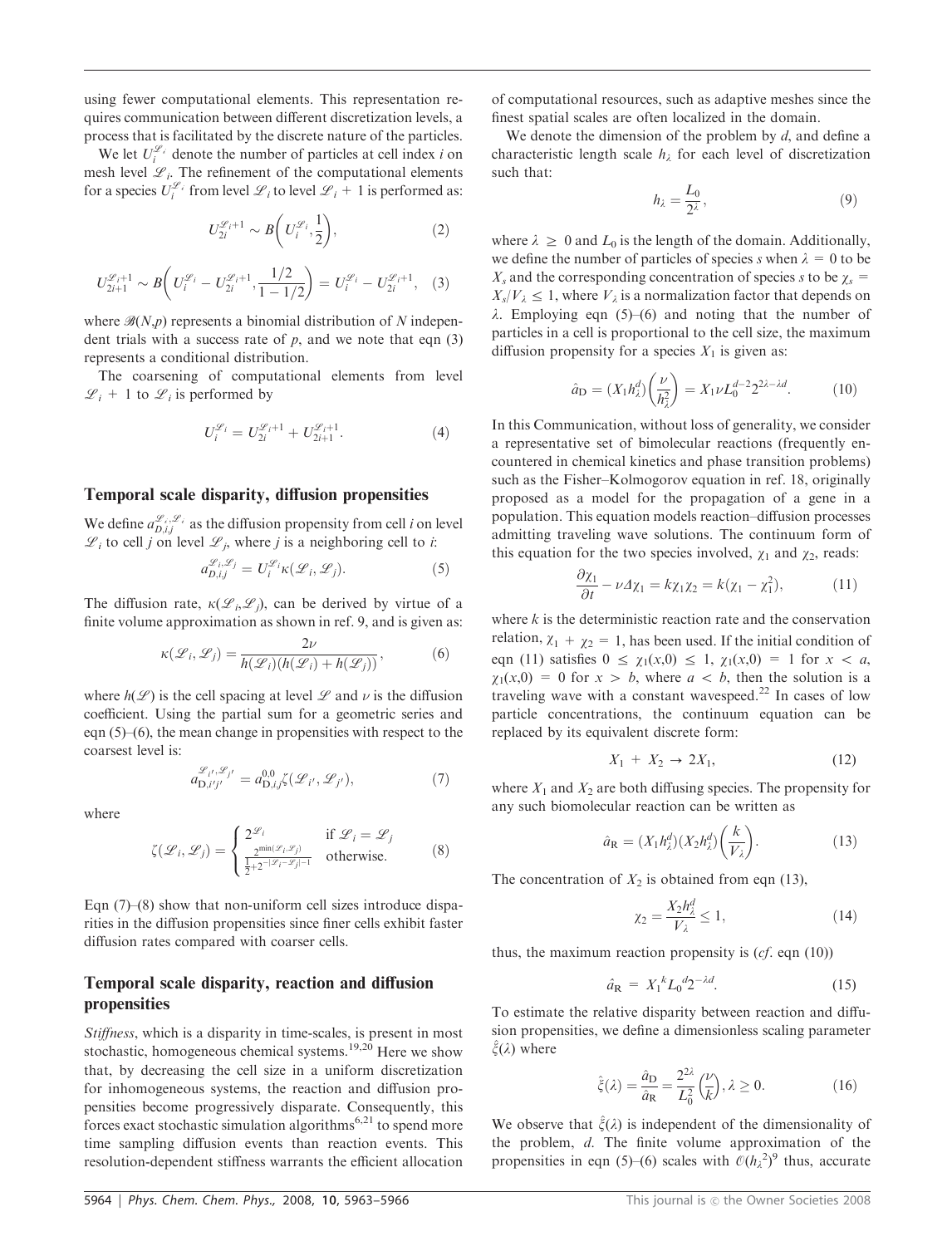simulations of the diffusion process engenders temporal scale disparities. The numerical value quantifying this scaledisparity is

$$
\xi(\lambda) = \frac{\max_i (a_{D,ij}^{\mathcal{L}_i, \mathcal{L}_j})}{\max_i (a_{R,i}^{\mathcal{L}_i})},\tag{17}
$$

where  $a_{D,i,j}^{\mathcal{L}_i,\mathcal{L}_j}$  is the diffusion propensity defined in eqn (5)–(6), and  $a_{\text{R},i}^{\mathcal{L}_i}$  is the reaction propensity for cell *i* on level  $\mathcal{L}_i$ <sup>6,21</sup> In Fig. 1, we show  $\hat{\xi}(\lambda)$  and  $\xi(\lambda)$  plotted against  $h_{\lambda}$ , which represents the temporal scale disparity of the Fisher– Kolmogorov equation for  $\nu = 1/160^2$ ,  $k = 1$  and  $L_0 = 1$ . It can be seen that as  $h_{\lambda}$  decreases, the ratio of the diffusion to reaction propensities increases, thus leading to a stiffer system.

#### Numerical results

The Fisher–Kolmogorov equation exhibits a localization of fine spatial scales in the form of a traveling wave. To demonstrate the validity of the present method, we simulated the Fisher–Kolmogorov equation (see eqn (11)–(12)) with  $\nu$  =  $1/160^2$ ,  $k = 1$ , on the domain  $x \in [-1/4, 3/4]$ , using approximate, accelerated stochastic simulation algorithms.<sup>16,17</sup> The analytical solution for the continuum form of the Fisher– Kolmogorov (eqn  $(11)$ ) is:<sup>22,23</sup>

$$
\chi_1(x,t) = \frac{1}{\left(1 + ae^{b(x-ct)}\right)^2},\tag{18}
$$

where  $a = \sqrt{2} - 1$ ,  $b = 80\sqrt{2/3}$ , and the wavespeed  $c =$  $1/(32\sqrt{6})$ . Eqn (18) was used to generate an initial condition with a total of  $8 \times 10^6$  particles in the domain. Consequently, the shape of the wave, save for fluctuations, remains the same so that the error with respect to the velocity could be determined. We used four types of discretizations for comparison: three uniform meshes and one multiresolution mesh. The cell sizes were  $h_{\lambda} = 2.5 \times 10^{-2}$ ,  $1.25 \times 10^{-2}$ , and  $6.25 \times 10^{-3}$  for the uniform meshes, and min(h<sub>i</sub>) =  $6.25 \times 10^{-3}$  and max(h<sub>i</sub>) =  $2.5 \times 10^{-2}$  for the multiresolution mesh. We note that these values are also used to show the scale-disparity in Fig. 1. Simulations were performed until  $t = t_{end} = 19.6$ . The multiresolution mesh was refined and coarsened according to



Fig. 1 Scale-disparity of Fisher–Kolmogorov equation: ratio of the maximum diffusion propensity to the maximum reaction propensity plotted against the cell size,  $h_{\lambda}$ . '- -  $\bullet$  - -' denotes the estimated value,  $\zeta(\lambda)$  (eqn (16)), '-  $\Box$  denotes the numerical value,  $\zeta(\lambda)$ (eqn (17)) for  $\nu = 1/160^2$ ,  $k = 1$  and  $L_0 = 1$ .



Fig. 2 Multiresolution mesh for the Fisher–Kolmogorov simulation: cell size  $h_{\lambda}$  against position, where ' -  $\Box$  - ' is the resolution at  $t = 0$ and '- - $\bullet$ - -' at  $t = t_{end} = 19.6$ . Wavefront center at  $t_{end}$  is  $x = 1/4$ .



Fig. 3 Error of Fisher–Kolmogorov simulation: pointwise error with respect to the analytical solution against the position. ' $-\Delta$ , ' $-\chi$ ,'  $\leftarrow$  -  $\Box$  -  $\Box$  uniform methods with  $h_{\lambda} = 2.5 \times 10^{-2}$ , 1.25  $\times 10^{-2}$ ,  $6.25 \times 10^{-3}$ , respectively. '- - $\bullet$ - -' multiresolution method with  $\min(h_{\lambda}) = 6.25 \times 10^{-3}$  and  $\max(h_{\lambda}) = 2.5 \times 10^{-2}$ . Wavefront center at  $t = t_{\text{end}} = 19.6$  is  $x = \frac{1}{4}$  for the analytical solution.

eqn  $(2)$ – $(4)$  using *a priori* knowledge of the wavespeed. In Fig. 2, the initial and final multiresolution meshes are shown, where the initial mesh was centered around  $x = 0$  and the final mesh around  $x = 1/4$ . The Figure also indicates that a total of three levels were used for the simulation.

Fig. 3 shows the pointwise error of the four simulations with respect to the analytical solution of the Fisher–Kolmogorov equation (eqn (18)) at  $t = t_{end} = 19.6$ . The error indicates the effect of the discretizations with respect to the wavespeed. The coarsest uniform discretization clearly has an inaccurate wavespeed, while the multiresolution method displays an accuracy comparable to the uniform method with  $h_1 = 6.25 \times$  $10^{-13}$ , and yet it requires approximately 67% less computational time. The Gaussian-like shape of the error reveals that the center of the wave is a critical part of the chemical system. The center of the wavefront for the analytical solution is  $x = 1/4.$ 

## Concluding remarks

We presented a novel framework for multiresolution stochastic simulations of reaction–diffusion processes exhibiting disparate scales. The framework relies on the efficient combination of multiresolution discretizations to capture the disparate spatial scales of reaction–diffusion processes, and novel accelerated